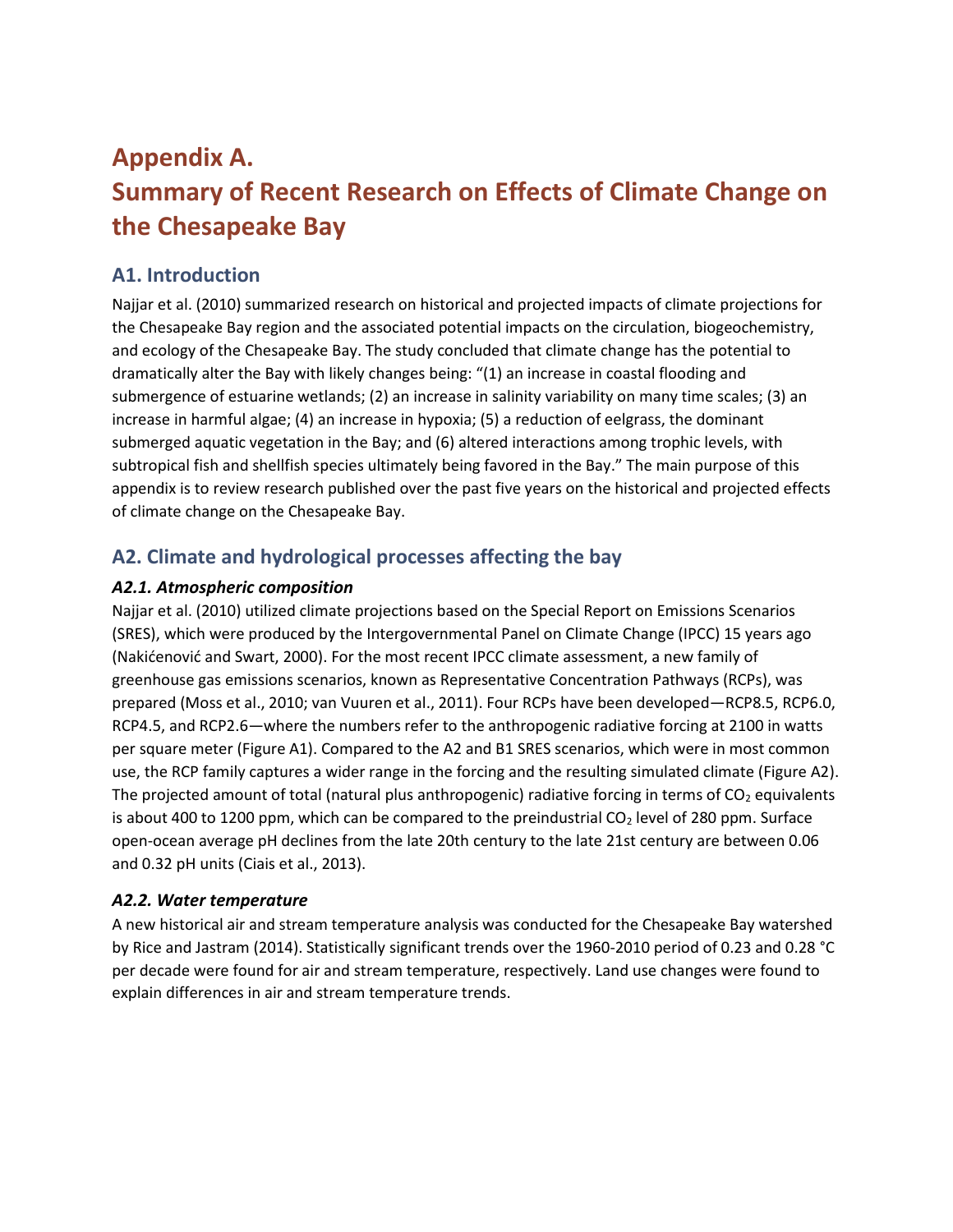

*Figure A1. Anthropogenic radiative forcing from the Representative Concentration Pathways (RCPs) and the Special Report on Emissions Scenarios (SRES). Reproduced from Cubasch et al. (2013).*



*Figure A2. Historical and future simulations of global-mean surface temperature anomaly from the Coupled Model Intercomparison Project (CMIP). Left panel shows CMIP3 global climate models under the SRES emissions scenarios and right panel shows CMIP5 global climate models under the RCP emissions scenarios. Reproduced from Knutti & Sedláček (2013).*

Projected changes in water temperature are expected to follow projected changes in air temperature (Najjar et al. 2010). Many new climate model simulations have been conducted over the past five years, which provide new estimates of air temperature change. Compared with previous work, these models may: (1) have higher spatial resolution, (2) utilize different emissions scenarios (Section A2.1), and (3) have been processed using statistical and dynamical downscaling techniques that provide projections on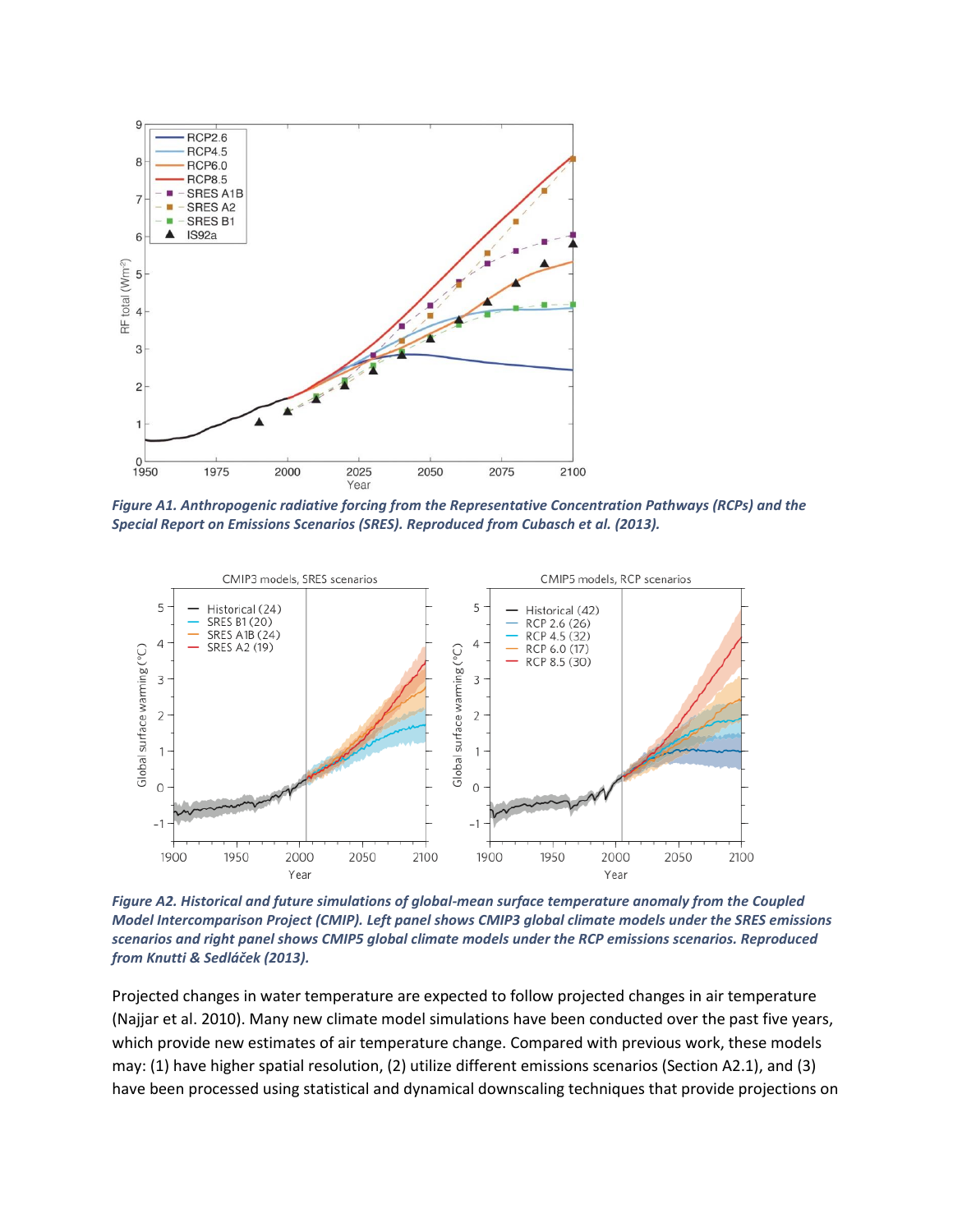a finer spatial scale. One set of climate model simulations, known as the North American Regional Climate Change Assessment Program (NARRCAP; Mearns et al., 2012; Mearns et al., 2009), uses regional climate models of relatively high spatial resolution (50 km) embedded in Global Climate Models (GCMs) of coarser resolution. One study of Pennsylvania, which is representative of the northern part of the Chesapeake Bay watershed, showed that NARCCAP simulations were quite similar to global climate model simulations in terms of temperature (Shortle et al., 2013); Kunkel et al. (2013) came to a similar conclusion for the Northeast U.S. in an analysis conducted for the National Climate Assessment.

Climate model projections for the Chesapeake Bay watershed have more confidence than they did five years ago because climate models can now successfully simulate the observed warming of the Northeast U.S. over the 20<sup>th</sup> century (Kunkel et al., 2013).

There has been great interest in winter climate over the past five years, with numerous studies suggesting a linkage between reductions in Arctic sea ice and increases severe winters over land in midlatitudes (e.g., Francis and Vavrus, 2012; 2015; Liu et al., 2012). Winter temperature trends over the past 50 years were positive everywhere over land in the Northern Hemisphere, but for the past 20 years were actually negative over much of North America and Asia. In a recent review article, Cohen et al. (2014) conclude that "it is possible, in principle, for sea ice and snow cover to jointly influence midlatitude weather" but "because of incomplete knowledge of how high-latitude climate change influences these phenomena, combined with sparse and short data records, and imperfect models, large uncertainties regarding the magnitude of such an influence remain." To emphasize this uncertainty, one recent study shows that Arctic amplification (greater warming in the Arctic than elsewhere) has actually led to a decline in sub-seasonal cold-season temperature variability (Screen, 2014). Despite these uncertainties, GCMs show a reduction in cold-air outbreaks over North America under enhanced levels of greenhouse gases (Gao et al., 2015). However, the reduction is about 20% smaller in a band that extends from Alaska to the Northeastern U.S. Thus, while winters are expected to become less severe in the future over the Chesapeake Region, the reduction in severity may be less than projections of mean temperature would suggest.

### *A2.3. Precipitation*

Unlike mean temperature, there have been significant changes in projected mean precipitation for the Northeast U.S. Though models still project, on average, increases in annual precipitation, the higherresolution models from NARCCAP show two important differences (Kunkel et al., 2013): (1) there is increasing consensus that summer precipitation will decline and (2) winter projections of increased precipitation are larger. Therefore, compared with earlier research, there is now a greater seasonality in the projected precipitation change. Increases in precipitation intensity, which are projected by GCMs, are also supported by the NARCCAP models (Kunkel et al., 2013).

### *A2.4. Streamflow*

Whereas historical analysis of annual streamflow in the Chesapeake Bay watershed clearly indicates increasing trends, the question as to whether streamflow is becoming more extreme remains unresolved. An analysis in the Chesapeake Bay watershed for the 1930-2010 period by Rice and Hirsch (2012) used the annual seven-day low flow and one-day high flow as metrics of extreme flow. Low flows were found to have increased whereas high flows generally remained the same, meaning that flows have become less extreme with time. This is in contrast to previous work that suggested that high flows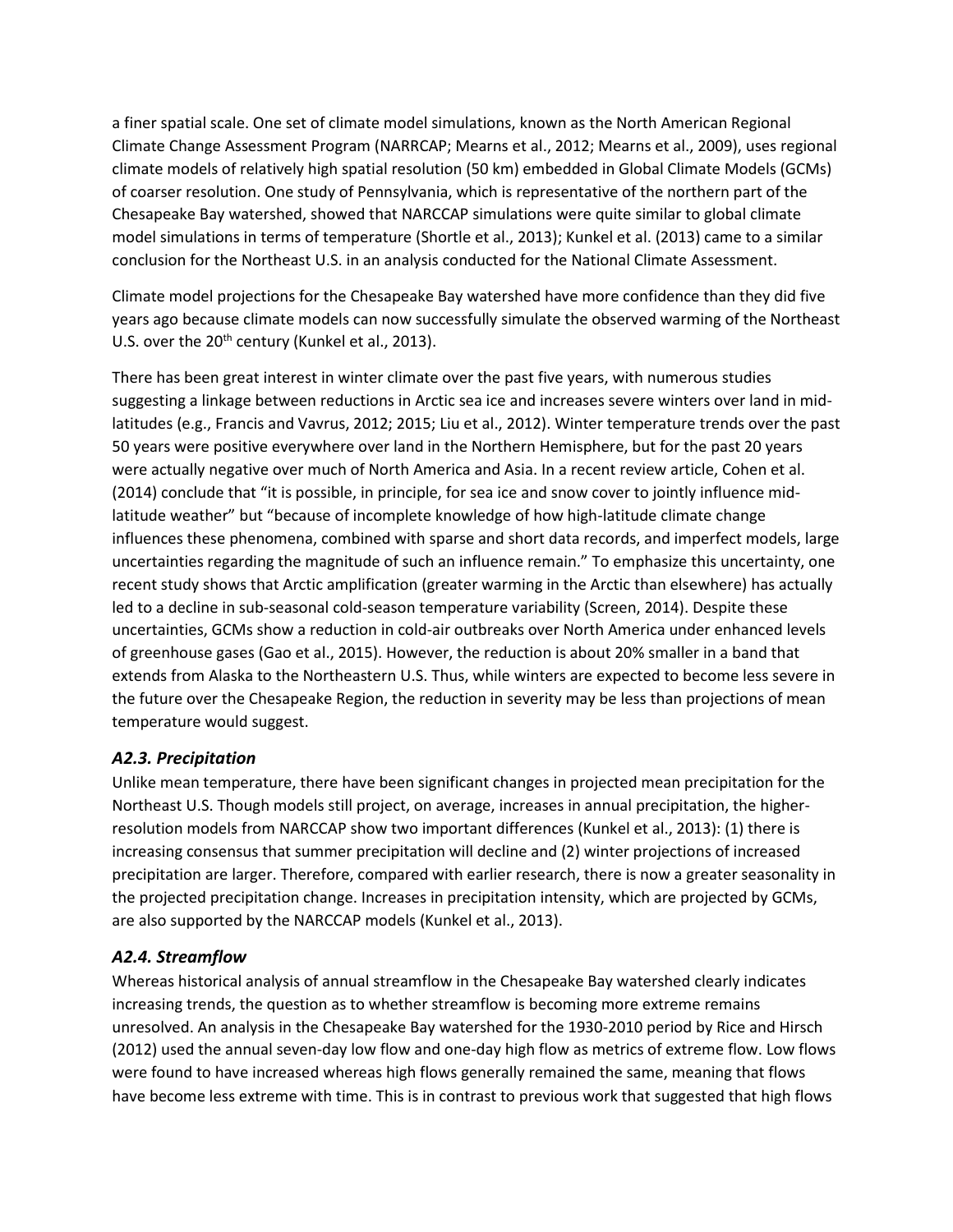had increased in the Northeast U.S. (Groisman et al., 2001; 2004). Most recently, however, Armstrong and Collins (2014) found that annual maximum instantaneous discharge generally showed increasing trends throughout the Northeast U.S., including the Chesapeake Bay watershed. Similar results were found for another high-flow metric: the number of flow peaks exceeding a USGS-designated, stationspecific threshold. The different conclusions among the studies may reflect the different metrics used for extreme flow and the choice of stations analyzed. For example, Armstrong et al. (2014) argue that the use of gauges in regulated watersheds compromised previous results.

Najjar et al. (2010) concluded that future changes in streamflow to the Chesapeake Bay, particularly the annual average, were highly uncertain because of the opposing effects of increases in temperature and precipitation. Major new work in this area was done by Johnson et al. (2012) and U.S. EPA (2013), who simulated changes in the hydrology of the Susquehanna River Basin using two watershed models and multiple sources of climate change projections, including GCMs, statistical downscaling, and dynamical downscaling (NARCCAP). Results in Table A1 are shown for one of the watershed models and six of the NARCCAP models for the middle of the  $21<sup>st</sup>$  century under the A2 emissions scenario. In general, flow increases, as do peak flows, with median increases of 7% and 18%, respectively. The change in the magnitude of the lowest flows is equivocal. Global model results from Schewe et al. (2013), who used five watershed models in combination with 11 GCMs, indicate that warming will have very modest effects on mean streamflow in the Chesapeake region, with the projected change between -10 and +10% for a 2 °C warming. Modeling results from Hirabayashi et al. (2013) show an increased frequency of the 100-year flood in the lower Chesapeake watershed but a decreased frequency in the upper watershed.

|                    | <b>CRCM</b><br>cgcm3 | HRM3<br>hadcm3 | <b>RCM3</b><br>gfdl | <b>GFDL</b><br>slice | RCM3<br>cgcm3 | <b>WRF</b><br>ccsm | <b>Median</b> |
|--------------------|----------------------|----------------|---------------------|----------------------|---------------|--------------------|---------------|
| Total streamflow   | 109                  | 106            | 106                 | 108                  | 111           | 90                 | 107           |
| 7-day low flow     | 91                   | 120            | 104                 | 89                   | 107           | 86                 | 98            |
| 100-year peak flow | 107                  | 130            | 106                 | 128                  | 172           | 100                | 118           |
| Flashiness index   | 107                  | 111            | 107                 | 110                  | 112           | 103                | 109           |
| Sediment load      | 117                  | 108            | 108                 | 115                  | 118           | 84                 | 112           |
| Phosphorus load    | 128                  | 106            | 111                 | 127                  | 115           | 109                | 113           |
| Nitrogen load      | 162                  | 147            | 147                 | 156                  | 150           | 132                | 149           |

#### **Table A1. Results of Hydrological Model Simulations under Future Climate Change (US EPA, 2013).**

Results are reported for the time period 2041-2070 as a percent of the time period 1971-2000. Values greater than 100% represent an increase in the quantity being simulated. Results are shown for six different climate model configurations run under the A2 emissions scenario. The watershed model is SWAT (Soil Water Assessment Tool).

#### *A2.5. Sea level*

Numerous studies of sea-level rise at the global scale have been published over the past five years. There is strong consensus now that global-mean sea level is accelerating. Church and White (2011) found an acceleration of global-mean sea level consistent with numerous earlier studies. Problems closing the sea level budget before 1990 have been resolved by a reanalysis that indicates a mean sealevel rise of 1.2  $\pm$  0.2 mm yr<sup>-1</sup> for the 1901-1990 period, a rate substantially lower than previous estimates (Hay et al., 2015). For the 1993-2010 period, the same reanalysis estimated a global mean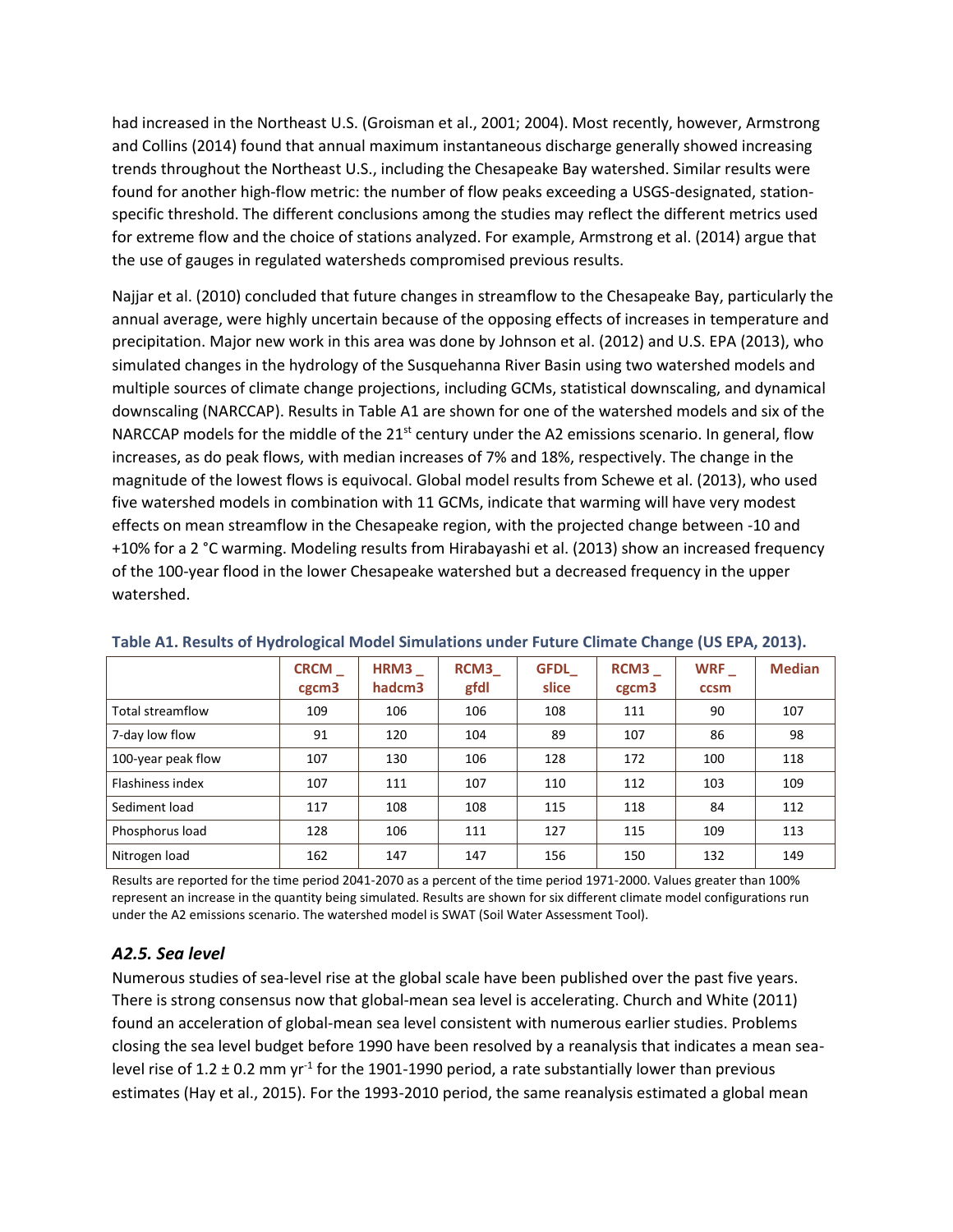sea-level rise of 3.0  $\pm$  0.7 mm yr<sup>-1</sup>, similar to previous estimates, which indicates that sea level is accelerating more than previously thought.

Significant contributions have been made to our understanding of sea-level rise in the Chesapeake Bay region over the past five years. Despite initial indications of no acceleration of sea-level in the Chesapeake Bay (Boon et al., 2010), further study indicated acceleration larger than the global average and much of the U.S. east coast, which is possibly a result of changing ocean circulation (Boon, 2012; Ezer et al., 2013; Kopp, 2013; Sallenger et al., 2012). Global climate model simulations suggest that the Gulf Stream will weaken in the future, which will weaken the downward slope of the sea surface towards the east coast of the U.S., potentially adding another 0.2 m of sea-level rise to the Chesapeake Bay region by the end of the 21<sup>st</sup> century (Yin et al., 2009). Global sea-level rise projections that attempt to account for changes in global ice volume have not dramatically changed over the past five years, with typical projections by the end of the century between 0.3 and 1.3 m (Walsh et al., 2014). Boesch et al. (2013) suggest sea-level rise by 2100 of 0.5-1.4 m (best estimate 0.8 m) for the global mean and 0.7-1.7 m (best estimate 1.1 m) for Maryland.

The high rates of sea-level rise in the Chesapeake Bay are also due to land subsidence, caused by isostatic adjustment in response to the retreat of ice sheets as well as aquifer-system compaction resulting from groundwater withdrawals. Eggleston and Pope (2013) conclude that, in the southern Chesapeake Bay region, land subsidence currently contributes to approximately half of the relative sealevel rise and aquifer-system compaction contributes to about half of the land subsidence.

Rising sea level has increased the shoreward energy delivered to Chesapeake Bay's shorelines. Along the upper tidal shorelines of the lower Chesapeake Bay, the average shoreward energy flux for 1982-2010 was twice that for 1948-1981 (Varnell, 2014).

Rising sea level has dramatically increased flooding as well, including nuisance flooding, which is defined using a sea-level criterion determined by the local National Weather Service office (Sweet et al., 2014). For example, in Annapolis, Maryland, nuisance flooding occurred during only a few hours per year before 1940 whereas it is not uncommon over the past 10 years for it to occur for more than 200 hours per year.

Often ignored in historical sea-level rise analyses and projections is natural variability. Cronin et al. (2012, 2014) using a temperature-based reconstruction of sea-level for the Chesapeake Bay over the last 2000 years, notes that short-term rates of sea-level change have been frequently as large as they are now. These authors thus caution that the current acceleration in sea level may not be unusual or representative of a long-term average.

#### *A2.6. Storms*

Significant storms that impact the Chesapeake Bay are North Atlantic tropical storms and winter extratropical cyclones (including nor'easters). The most recent National Climate Assessment (Walsh et al., 2014) concluded that there is "high confidence that the intensity, frequency, and duration of North Atlantic hurricanes, as well as the frequency of the strongest (Category 4 and 5) hurricanes, have increased substantially since the early 1980s; low confidence in relative contributions of human and natural causes in the increases; and medium confidence that hurricane intensity and rainfall rates are projected to increase as the climate continues to warm." These conclusions are generally similar to the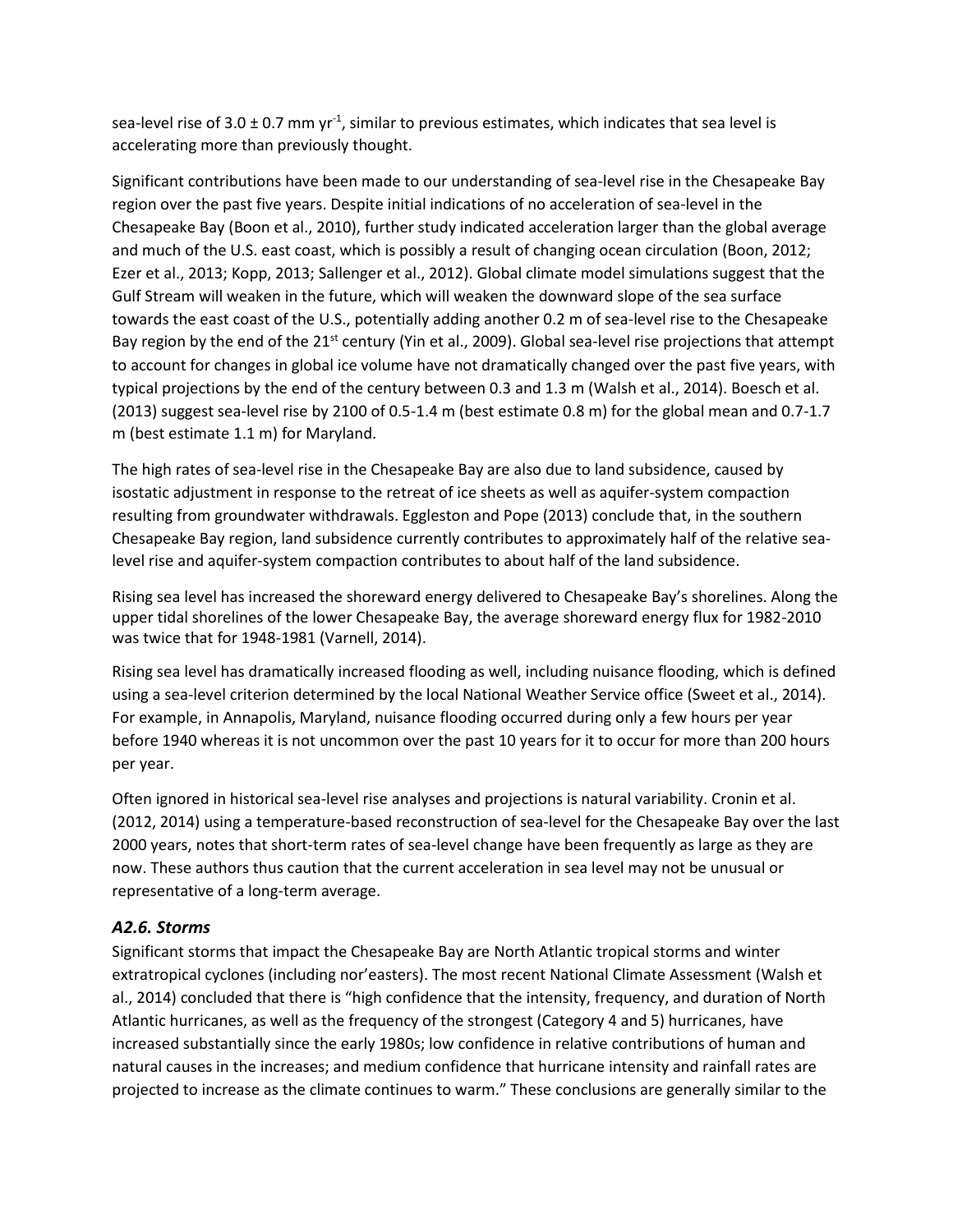state of the science five years ago. Continued research on winter extratropical cyclone changes indicates little consensus on changes in the Northern Hemisphere, especially in the North Atlantic basin (Collins et al., 2013).

### **A3. Fluxes of nutrients and sediments from the watershed**

Flow-adjusted concentrations of total nitrogen and total phosphorus at the mouths of the three largest rivers emptying into the Chesapeake Bay (Susquehanna, Potomac, and James Rivers) declined from 1985 to 2013 (Langland et al. 2012; Blomquist et al., 2014), with the exception of total phosphorus in the Susquehanna River, which showed no trend. Suspended sediment concentration trends for 1985-2013 were not significant, except for a decreasing trend in the Potomac. More recent trends (2003-2013) are negative for nitrogen (except for the James, which showed no trend), and not significant for phosphorus and sediment, except for an increasing phosphorus trend in the Susquehanna River.

High-flow events and their effect on the Conowingo Dam appear to play a disproportionate role in the delivery of nutrients and sediments from the Susquehanna River to the Chesapeake Bay. Hirsch (2012) analyzed the 1996-2011 period and found that flow-adjusted concentrations of nitrogen declined by 3% and those of total phosphorus and sediment increased by 55% and 97%, respectively. Upstream of the dam, however, concentrations declined for all constituents. Remarkably, Tropical Storm Lee, which contributed only 2% of the freshwater flow from the Susquehanna River to the Chesapeake Bay during 2002-2011, contributed 5%, 22%, and 39% of the nitrogen, phosphorus, and sediment loads. Zhang et al. (2013) reached similar overall conclusions. Both studies suggest that the Conowingo Dam is close to reaching its capacity to store particulate material and that increases in extreme flow events will pose significant management challenges.

The fraction of net anthropogenic nitrogen inputs (NANI) to a watershed that is exported from that watershed is a function of the watershed's climate, with some studies showing that this fraction increases with streamflow (e.g., Howarth et al., 2006) and others showing a decrease with temperature (Schaefer and Alber, 2007). In a recent analysis of a very large number of watersheds in the U.S. and Europe, it was found that the fraction of NANI exported varied significantly with temperature, precipitation, and streamflow, but the latter had by far the most predictive power (Howarth et al., 2012).

Modeling of future nutrient and sediment loads in the Susquehanna River Basin show increases in all quantities by mid-century under the A2 emissions scenario (Table A1). Median increases in sediment, phosphorus, and nitrogen loads are 12%, 13%, and 49%, respectively (Johnson et al., 2012; U.S. EPA, 2013).

### **A4. Bay physical response**

Two modeling studies have been conducted over the past five years to estimate potential changes in the circulation and salinity of the Chesapeake Bay in response to sea-level rise. Rice et al. (2012) investigated changes in salinity in the James and Chickahominy Rivers resulting from sea-level increases between 0.3 and 1 m. They found that salinity was more sensitive to sea level during dry years, with salinity increases as large as 4 ppt for a 1-m rise in sea level. They also found that a local drinking water supply will be affected by saltwater intrusion resulting from sea-level rise. Hong and Shen (2012)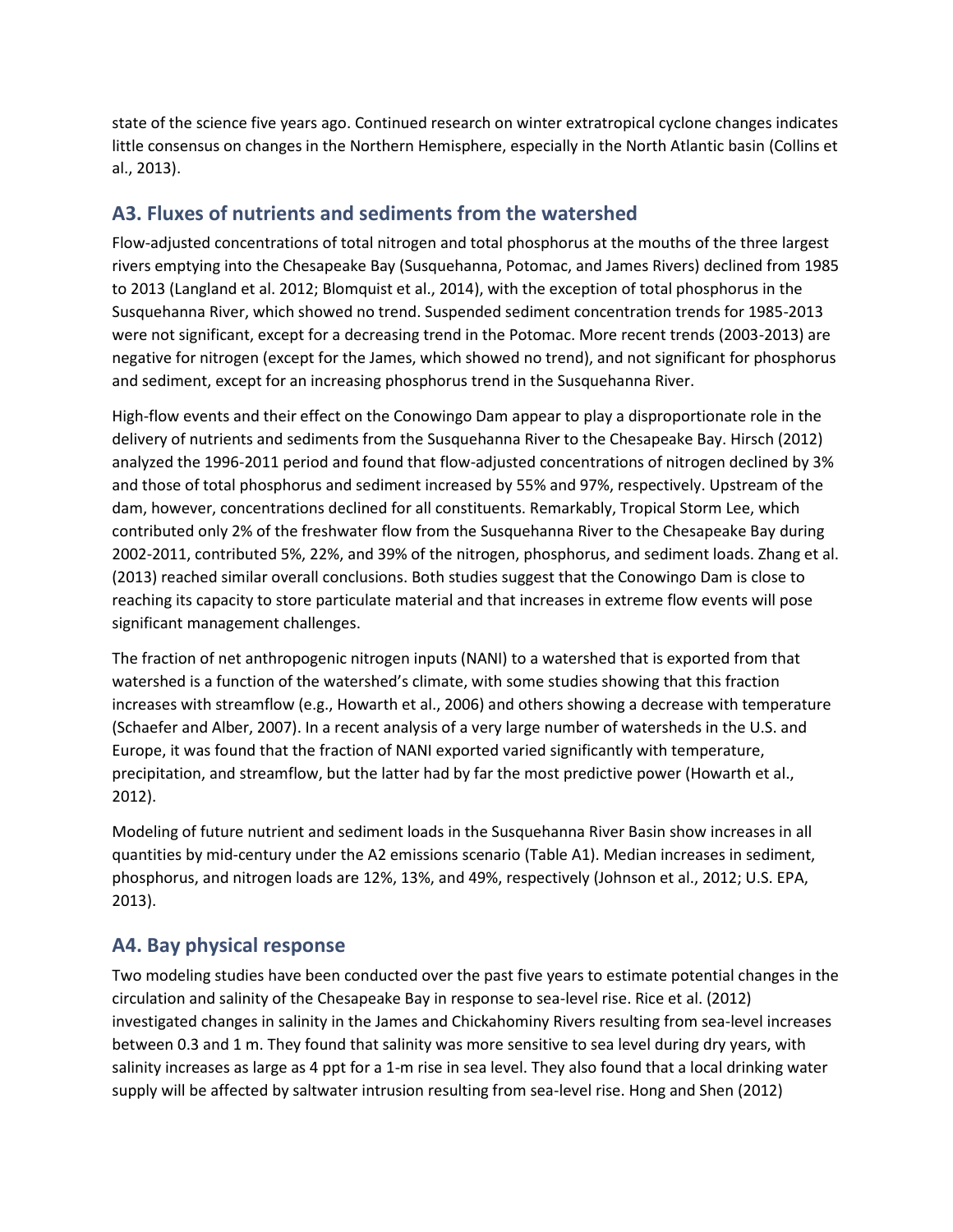explored similar sea-level scenarios for the whole of the Chesapeake Bay and found salinity and stratification to increase. In addition, they found an increased exchange flow, weaker downstream transport of fresh water, increased residence time, and increased vertical transport time. In addition, tidal currents were found to increase with sea-level rise, but not enough to negate the weakened vertical exchange associated with the stratification increase.

### **A5. Estuarine biogeochemistry**

#### *A5.1. Plankton*

Harding et al. (2015) investigated historical changes in plankton composition in the Chesapeake Bay from 1985 to 2007. They found diatoms to be the predominant taxonomic group. Diatom abundance tended to be higher in wet years. Furthermore, flow-adjusted diatom abundance decreased towards the end of the time series, which was suggested to be a result of nutrient reductions; this suggests that future nutrient reductions could result in a more diverse phytoplankton population.

#### *A5.2. Pathogens*

We were unable to identify recent research on the impact of future climate change on estuarine biogeochemistry and plankton, with one exception: Urquhart et al. (2014) studied current models of *Vibrio vulnificus* and argued that these models are inadequate for predicting the effects of warming on this microbe.

#### *A5.3. Dissolved oxygen*

The processes driving interannual variations in summertime hypoxic volume in the Chesapeake Bay have been investigated in numerous studies over the past five years. Scully (2010a) found a correlation between observed wind direction and hypoxic volume, which was supported by numerical modeling results (Scully, 2010b). Murphy et al. (2011) found trends in the timing of summertime hypoxia, which were attributed to changes in stratification and nutrient loads. Testa and Kemp (2014) determined that higher Susquehanna River flows resulted in an earlier onset of hypoxia. Zhou et al. (2014) were able to account for 85% of the interannual variability in hypoxic volume using January-May total nitrogen load, April-August winds, and April-May precipitation as predictors. A numerical modeling study by Li et al. (2015) suggested that vertical mixing, vertical advection, and lateral advection are all important sources of dissolved oxygen to bottom waters. Hypoxic volume was surprisingly insensitive to river flow in this modeling study; this resulted from compensating changes in the lateral and vertical supply of dissolved oxygen to bottom waters. Li et al. (2015) also found that wind speed affected the timing and magnitude of hypoxic volume.

### **A6. Vascular plants**

### *A6.1. Submerged aquatic vegetation*

Orth et al. (2010) analyzed submerged aquatic vegetation (SAV) distributions in the Chesapeake and found support for the assertion that increases in nitrogen pollution reduce SAV abundance.

Jarvis et al. (2014) developed a model of *Zostera marina* and examined impacts of temperature and light stress. They found high sensitivity of established beds to consecutive years of stress and negative effects of multiple stressors on *Z. marina* resilience and recovery.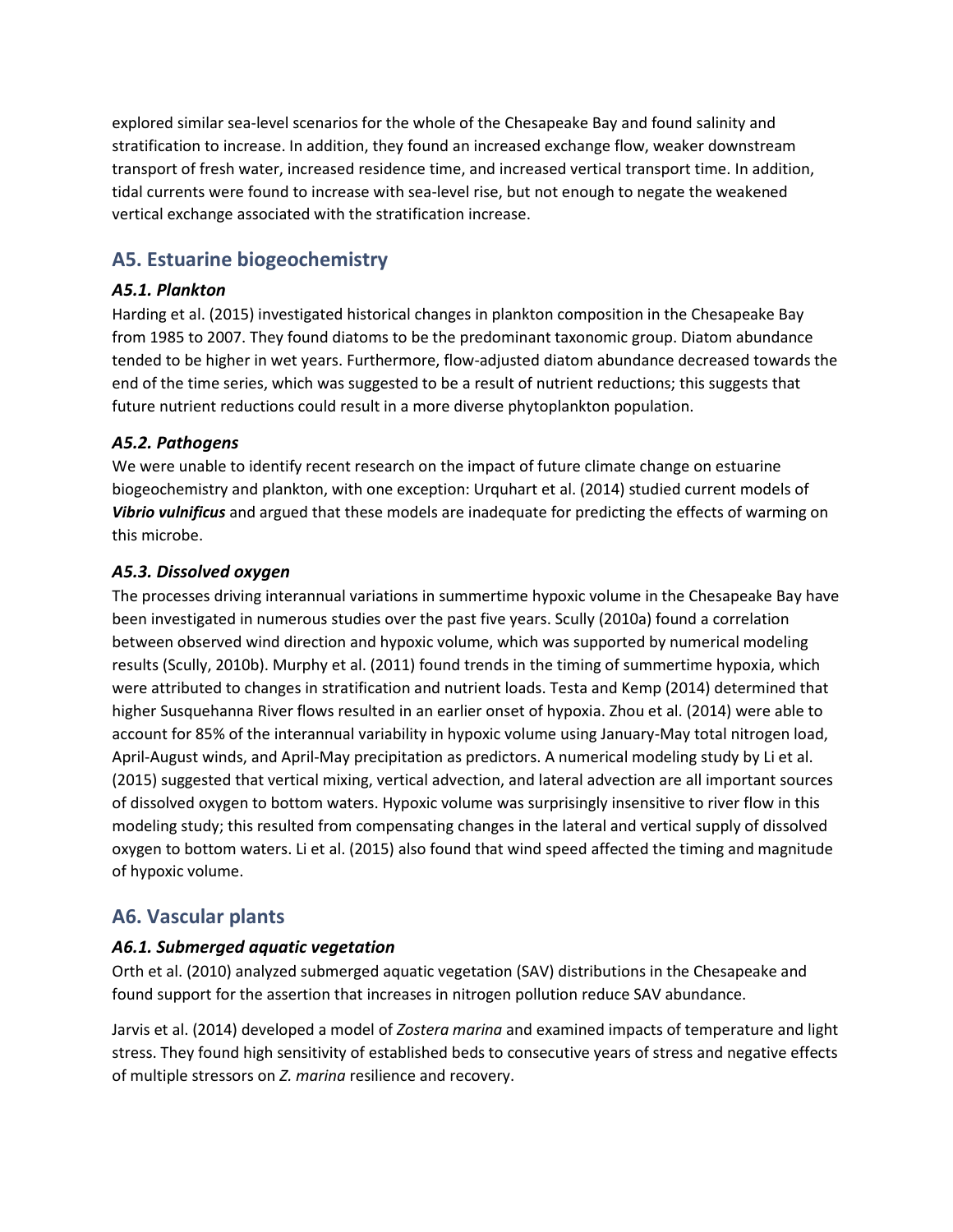#### *A6.2. Estuarine wetlands*

Recent research suggests that sea-level rise continues to pose an uncertain but potentially significant threat to estuarine wetlands. Kirwan et al. (2013) used mesocosms to evaluate the hypothesis that sealevel rise would reduce organic matter decay rates, thereby providing a negative feedback loop that would help to reduce submergence. However, they found no effect of sea-level rise on decay rates, and concluded that enhanced organic matter production or mineral sediment supply would be needed in order for marshes to keep pace with accelerated sea level. Furthermore, temperature increases are expected to reduce net ecosystem production (Drake, 2014). However, elevated  $CO<sub>2</sub>$  was shown to enhance net ecosystem production of C3- and, to a lesser extent, C4-dominated communities in a Chesapeake Bay tidal wetland (Erickson et al., 2013).

### **A7. Fish and shellfish**

A meta-analysis by Vaquer-Sunyer and Duarte (2011) showed that "ocean warming is expected to increase the vulnerability of benthic macrofauna to reduced oxygen concentrations and expand the area of coastal ecosystems affected by hypoxia."

A study of blue crabs along the east coast of the U.S. (Hines et al., 2010) concluded that warming may have positive and negative effects. The reduced severity of winters associated with global warming will increase winter survival and promote rapid growth and brood production. Warming, however, may increase juvenile mortality and size at maturity.

New research has been conducted on the impact of environmental factors on oysters. Levinton et al. (2011) found in a modeling study that projected increases in precipitation may lower salinities enough to be harmful to oysters. Kimmel et al. (2012) found that long-term variability in Eastern oysters in the Chesapeake Bay was related to salinity.

Waldbusser et al. (2011a), in laboratory studies of juvenile eastern oysters, found that biocalcification declined significantly with a reduction of ∼0.5 pH units, but that increases in temperature and salinity reduced the sensitivity to pH. A related study using a flow-through control system found that pH declines increased shell dissolution rates (Waldbusser et al., 2011b).

Through a literature review, Jones (2013) examined the potential impact of climate change on finfish in the Chesapeake Bay through changes in seagrass and concluded that the uncertainty is too large to make reliable projections.

### **A8. Human systems**

Some new research has been conducted on the human response to climate change in the Chesapeake region and in coastal areas in general. Paolisso et al. (2012) studied two African-American communities on the eastern shore of the Chesapeake Bay and found that community members recognize potential impacts and are organized through their churches to address some of those impacts. More generally, Moser et al. (2012) underscore multiple stressors that coastal systems face and the need for transformative changes in the science and management to address what appears to be an overwhelming challenge.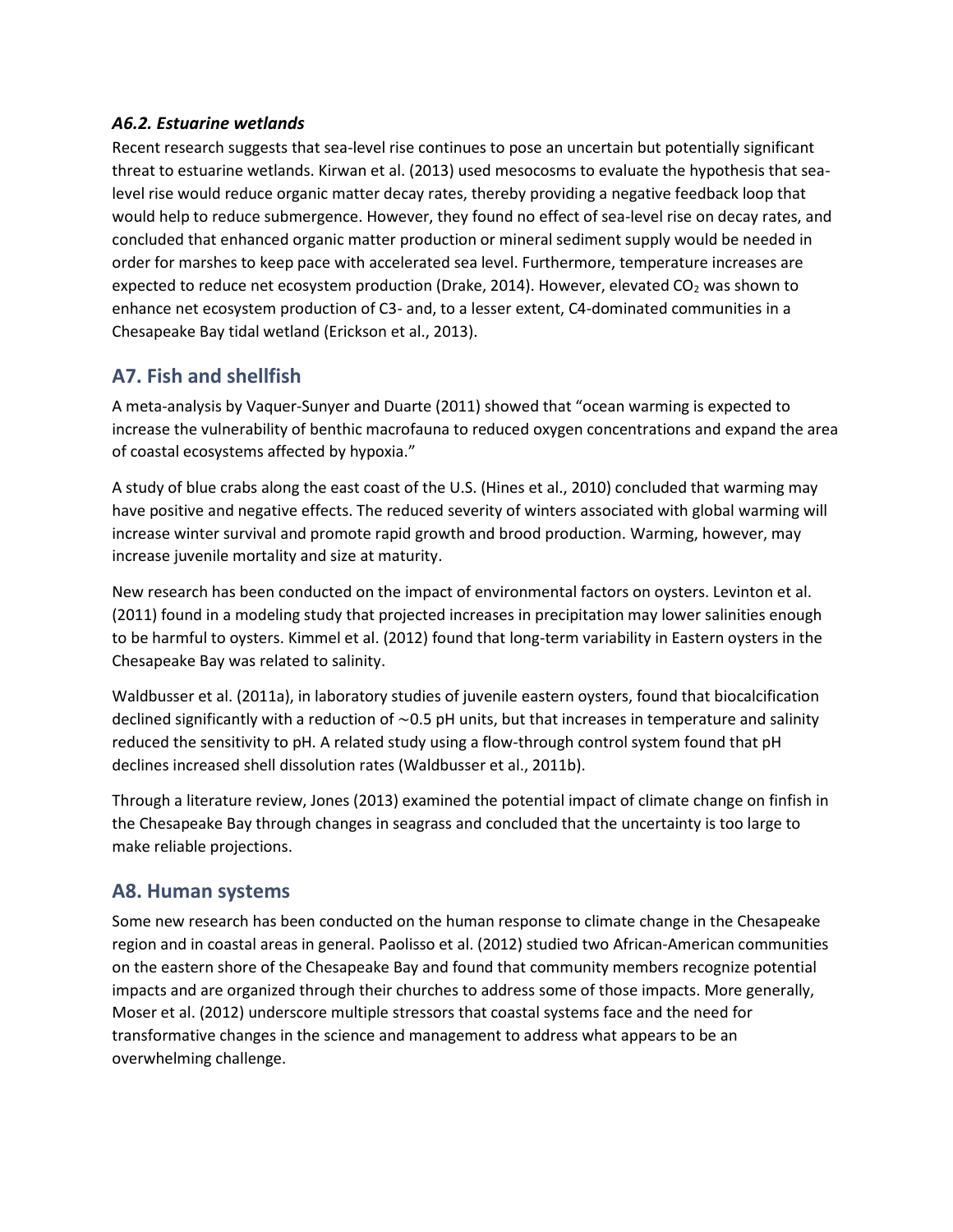#### **References**

- Aighewi, I.T., Nosakhare, O.K. 2013. Geospatial Evaluation for Ecological Watershed Management: A Case Study of Some Chesapeake Bay Sub-Watersheds in Maryland USA.
- Armstrong, W.H., Collins, M.J., Snyder, N.P. 2014. Hydroclimatic flood trends in the northeastern United States and linkages with large-scale atmospheric circulation patterns. *Hydrological Sciences Journal*, *59*(9), 1636-1655.
- Blomquist, J., Moyer, D., Hyer, K., Langland, M., 2014. Summary of Trends Measured at the Chesapeake Bay Tributary Sites: Water Year 2013 Update. *http://cbrim.er.usgs.gov/trendandyieldhighlights. html.*
- Boesch, D.F., Atkinson, L.P., Boicourt, W.C., Boon, J.D., Cahoon, D.R., Dalrymple, R.A., Ezer, T., Horton, B.P., Johnson, Z.P., Kopp, R.E., Li, M., Moss, R.H., Parris, A., Sommerfield, C.K., 2013. Updating Maryland's Sea-Level Rise Projections. Special Report of the Scientific and Technical Working Group to the Maryland Climate Change Commission. University of Maryland Center for Environmental Science, Cambridge, MD, 22 pp.
- Boon, J.D., Brubaker, J.M., Forrest, D.R., 2010. Chesapeake Bay Land Subsidence and Sea Level Change: An Evaluation of Past and Present Trends and Future. A report to the U.S. Army Corps of Engineers Norfolk District. Retrieved from. http://hrpdcva.gov/uploads/docs/VIMS\_Rpt\_ CBLandSubsidence SeaLevChange.pdf.
- Bricker, S.B., Rice, K.C., Bricker III, O.P. 2014. From headwaters to coast: influence of human activities on water quality of the Potomac River Estuary. *Aquatic Geochemistry*, *20*(2-3), 291-323.
- Cho, K.H., Wang, H.V., Shen, J., Valle-Levinson, A., Teng, Y.C., 2012. A modeling study on the response of Chesapeake Bay to hurricane events of Floyd and Isabel. Ocean Modeling, 49-50
- Church, J., White, N., 2011. Sea-level rise from the late 19th to the early 21st century. *Surveys in Geophysics 32*, 585-602.
- Ciais, P., Sabine, C., Bala, G., Bopp, L., Brovkin, V., Canadell, J., Chhabra, A., DeFries, R., Galloway, J., Heimann, M., Jones, C., Le Quéré, C., Myneni, R.B., Piao, S., Thornton, P., 2013. Carbon and Other Biogeochemical Cycles. In: T.F. Stocker, D. Qin, G.-K. Plattner, M. Tignor, S.K. Allen, J. Boschung, A. Nauels, Y. Xia, V. Bex, P.M. Midgley (Editors), Climate Change 2013: The Physical Science Basis. Contribution of Working Group I to the Fifth Assessment Report of the Intergovernmental Panel on Climate Change. Cambridge University Press, Cambridge, United Kingdom and New York, NY, USA.
- Collins, M., Knutti, R., Arblaster, J.M., Dufresne, J.L., Fichefet, T., Friedlingstein, P., Gao, X., Gutowski, W.J., Johns, T., Krinner, G., Shongwe, M., Tebaldi, C., Weaver, A.J., Wehner, M., 2013. Long-term climate change: projections, commitments and irreversibility. In: T.F. Stocker, D. Qin, G.-K. Plattner, M. Tignor, S.K. Allen, J. Boschung, A. Nauels, Y. Xia, V. Bex, P.M. Midgley (Editors), Climate Change 2013: The Physical Science Basis. Contribution of Working Group I to the Fifth Assessment Report of the Intergovernmental Panel on Climate Change. Cambridge University Press, Cambridge, United Kingdom and New York, NY, USA.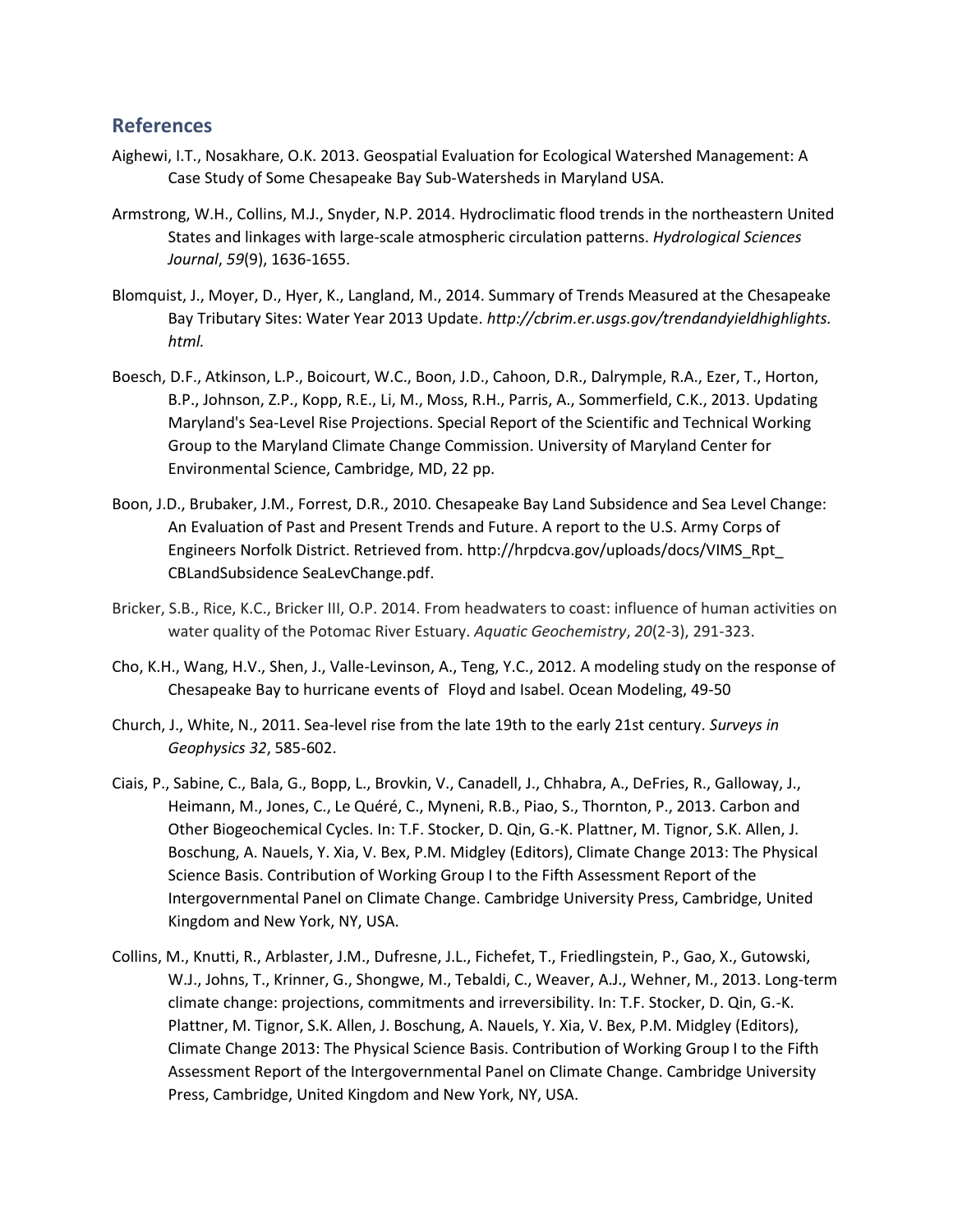- Cronin, T.M., 2012. Rapid sea-level rise. Quaternary Science Reviews 56, 11-30.
- Cronin, T.M., Farmer, J., Marzen, R.E., Thomas, E., Varekamp, J.C., 2014. Late Holocene sea level variability and Atlantic meridional overturning circulation. Paleoceanography 29, 765-777.
- Cubasch, U., Wuebbles, D., Chen, D., Facchini, M.C., Frame, D., Mahowald, N., Winther, J.-G., 2013. Introduction. In: T.F. Stocker, D. Qin, G.-K. Plattner, M. Tignor, S.K. Allen, J. Boschung, A. Nauels, Y. Xia, V. Bex, P.M. Midgley (Editors), Climate Change 2013: The Physical Science Basis. Contribution of Working Group I to the Fifth Assessment Report of the Intergovernmental Panel on Climate Change. Cambridge University Press, Cambridge, United Kingdom and New York, NY, USA.
- Dahl, T.E., Stedman, S.M. 2013. Status and trends of wetlands in the coastal watersheds of the Conterminous United States 2004 to 2009.
- Drake, B.G., 2014. Rising sea level, temperature, and precipitation impact plant and ecosystem responses to elevated CO2 on a Chesapeake Bay wetland: Review of a 28-year study. Global Change Biology 20, 3329-3343.
- Duan, S., Kaushal, S.S., Groffman, P.M., Band, L.E., Belt, K.T. 2012. Phosphorus export across an urban to rural gradient in the Chesapeake Bay watershed. Journal of Geophysical Research: Biogeosciences (2005–2012), 117(G1).
- Eggleston, J., Pope, J., 2013, Land subsidence and relative sea-level rise in the southern Chesapeake Bay region: U.S. Geological Survey Circular 1392, 30 p., http://dx.doi.org/10.3133/cir1392.
- Erickson, J.E., Peresta, G., Montovan, K.J., Drake, B.G., 2013. Direct and indirect effects of elevated atmospheric CO2 on net ecosystem production in a Chesapeake Bay tidal wetland. Global Change Biology 19, 3368-3378.
- Erwin, R.M., Brinker, D.F., Watts, B.D., Costanzo, G.R., Morton, D.D. 2011. Islands at bay: rising seas, eroding islands, and waterbird habitat loss in Chesapeake Bay (USA). Journal of Coastal Conservation, 15(1), 51-60.
- Evans, M.A., Scavia, D. 2011. Forecasting hypoxia in the Chesapeake Bay and Gulf of Mexico: Model accuracy, precision, and sensitivity to ecosystem change. Environmental Research Letters, 6(1), 015001.
- Ezer, T., Atkinson, L.P., Corlett, W.B., Blanco, J.L., 2013. Gulf Stream's induced sea level rise and variability along the U.S. mid-Atlantic coast. Journal of Geophysical Research: Oceans 118, 685-697.
- Francis, J.A., Vavrus, S.J., 2012. Evidence linking Arctic amplification to extreme weather in midlatitudes. Geophysical Research Letters 39, L06801, doi:10.1029/2012GL051000.
- Francis, J.A., Vavrus, S.J., 2015. Evidence for a wavier jet stream in response to rapid Arctic warming. Environmental Research Letters 10, doi:10.1088/1748-9326/10/1/014005.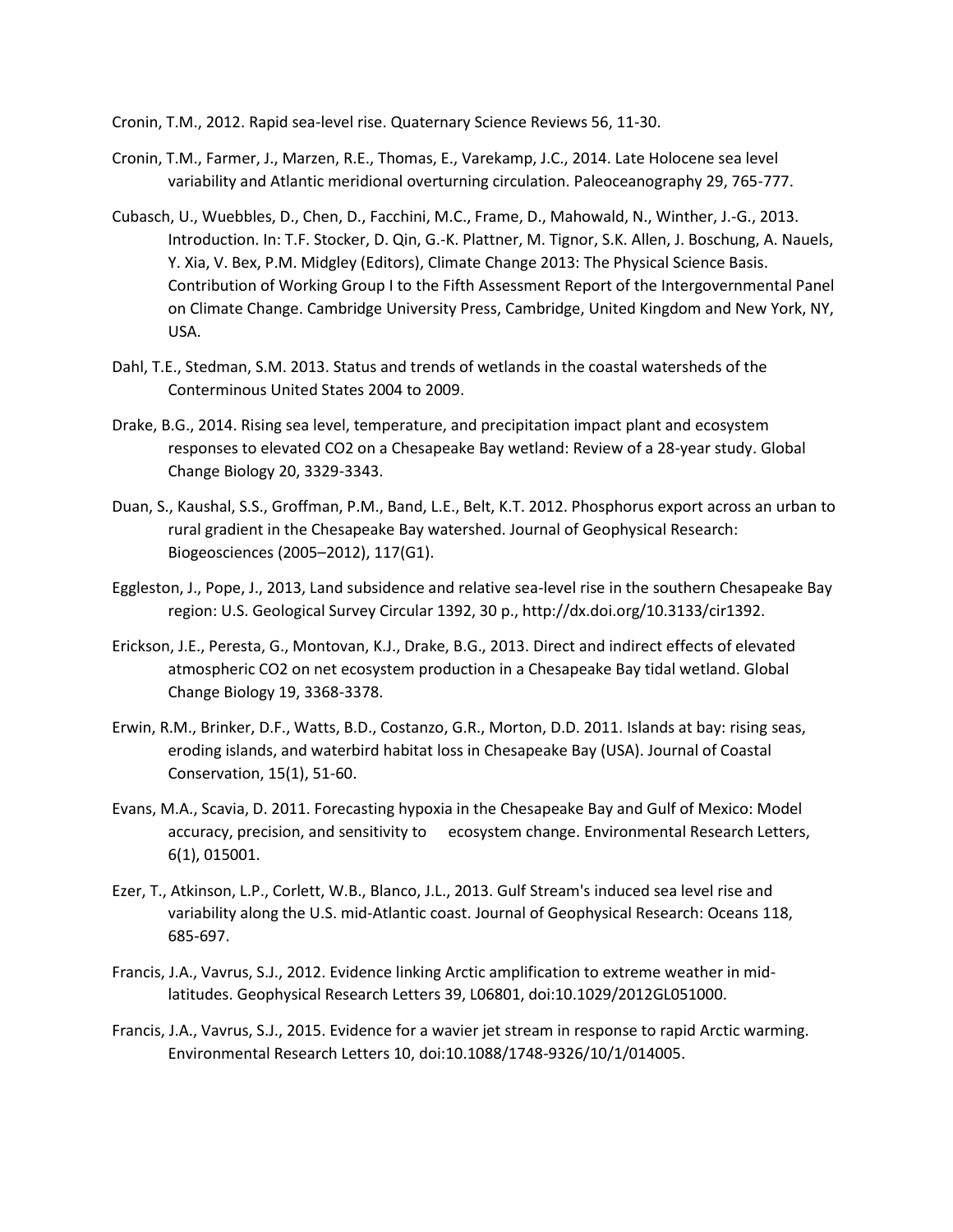- Gao, Y., Leung, L.R., Lu, J., Masato, G., 2015. Persistent cold air outbreaks over North America in a warming climate. Environmental Research Letters 10, doi:10.1088/1748-9326/10/4/044001, 044001.
- Groisman, P.Y., Knight, R.W., Karl, T.R., 2001. Heavy precipitation and high streamflow in the contiguous United States: Trends in the twentieth century. Bulletin of the American Meteorological Society 82, 219-246.
- Groisman, P.Y., Knight, R.W., Karl, T.R., Easterling, D.R., Sun, B.M., Lawrimore, J.H., 2004. Contemporary changes of the hydrological cycle over the contiguous United States: Trends derived from in situ observations. Journal of Hydrometeorology 5, 64-85.
- Harding Jr, L.W., Adolf, J.E., Mallonee, M.E., Miller, W.D., Gallegos, C.L., Perry, E.S., Johnson, J.M., Sellner, K.G., Paerl, H.W., 2015. Climate effects on phytoplankton floral composition in Chesapeake Bay. Estuarine, Coastal and Shelf Science.
- Hay, C.C., Morrow, E., Kopp, R.E., Mitrovica, J.X., 2015. Probabilistic reanalysis of twentieth-century sealevel rise. Nature 517, 481-484.
- Hines, A.H., Johnson, E.G., Darnell, M.Z., Rittschof, D., Miller, T.J., Bauer, L.J., Rodgers, P., Aguilar, R., 2010. Predicting effects of climate change on blue crabs in Chesapeake Bay. In: G.H. Kruse, G.L. Eckert, R.J. Foy, R.N. Lipcius, B. Sainte-Marie, D.L. Stram, D. Woodby (Editors), Biology and Management of Exploited Crab Populations under Climate Change. Alaska Sea Grant, University of Alaska Fairbanks, pp. 109-127.
- Hirabayashi, Y., Mahendran, R., Koirala, S., Konoshima, L., Yamazaki, D., Watanabe, S., Kim, H., Kanae, S., 2013. Global flood risk under climate change. Nature Climate Change 3, 816-821.
- Hong, B., Panday, N., Shen, J., Wang, H.V., Gong, W., Soehl, A. 2010. Modeling water exchange between Baltimore Harbor and Chesapeake Bay using artificial tracers: Seasonal variations. Marine environmental research, 70(1), 102-119.
- Howarth, R.W., Swaney, D.P., Boyer, E.W., Marino, R., Jaworski, N., Goodale, C., 2006. The influence of climate on average nitrogen export from large watersheds in the Northeastern United States. Biogeochemistry 79, 163-186.
- Howarth, R., Swaney, D., Billen, G., Garnier, J., Hong, B., Humborg, C., Johnes, P., Mörth, C.-M., Marino, R., 2012. Nitrogen fluxes from the landscape are controlled by net anthropogenic nitrogen inputs and by climate. Frontiers in Ecology and the Environment 10, 37-43.
- Jarvis, J.C., Brush, M.J., Moore, K.A., 2014. Modeling loss and recovery of Zostera marina beds in the Chesapeake Bay: The role of seedlings and seed-bank viability. Aquatic Botany 113, 32-45.
- Johnson, M.D., Stoecker, D.K., Marshall, H.G. 2013. Seasonal dynamics of Mesodinium rubrum in Chesapeake Bay. Journal of plankton research, fbt028.
- Johnson, T., Butcher, J., Parker, A., Weaver, C., 2012. Investigating the sensitivity of U.S. streamflow and water quality to climate change: U.S. EPA Global Change Research Program's 20 Watersheds Project. Journal of Water Resources Planning and Management 138, 453-464.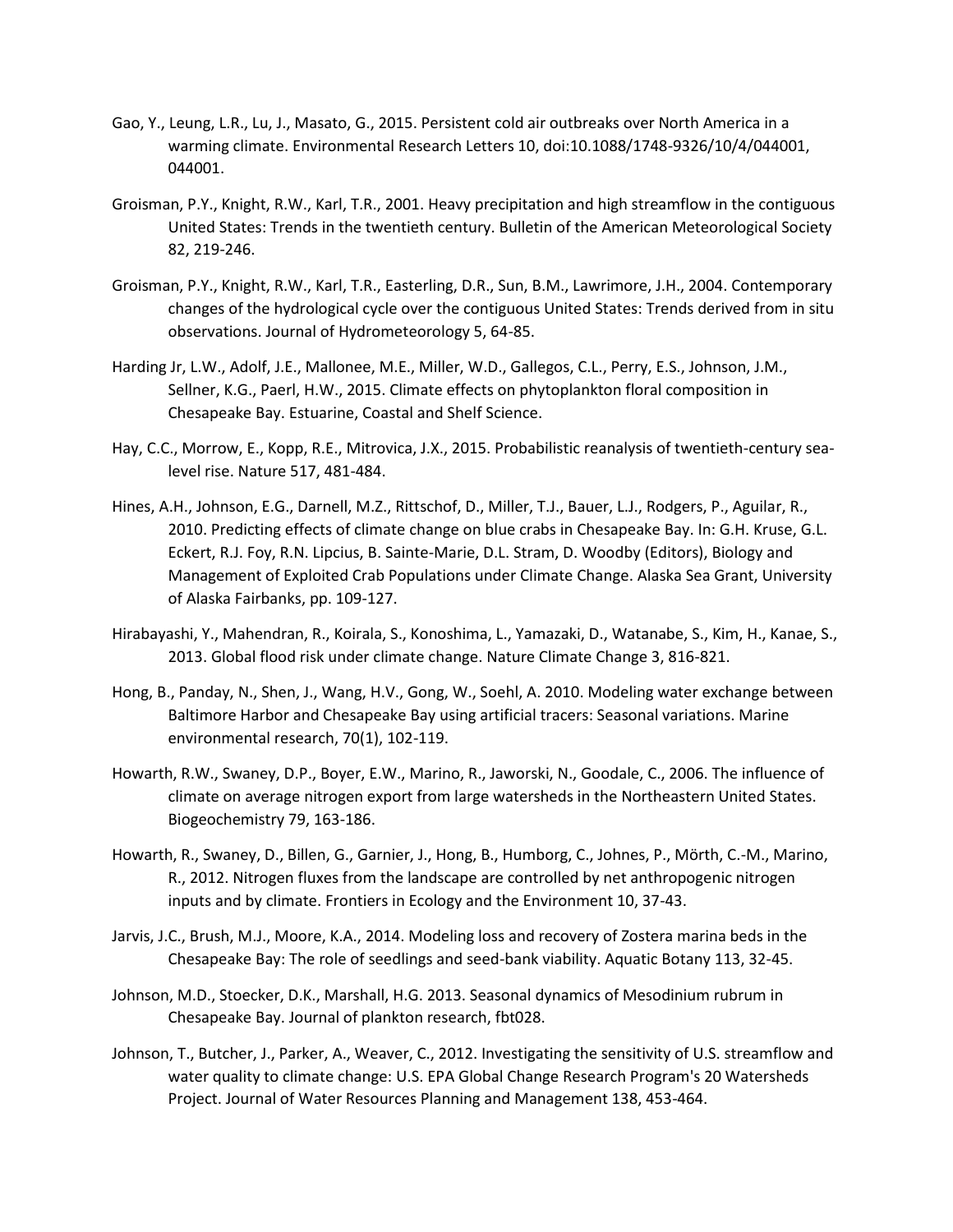- Jones, C.M., 2013. Can we predict the future: juvenile finfish and their seagrass nurseries in the Chesapeake Bay. ICES Journal of Marine Science doi:10.1093/icesjms/fst142.
- Kimmel, D.G., Tarnowski, M., Newell, R.I.E., 2012. Long-term (1939 to 2008) spatial patterns in juvenile eastern oyster (Crassostrea virginica, Gmelin 1791) abundance in the Maryland portion of Chesapeake Bay. Journal of Shellfish Research 31, 1023-1031.
- Kim, S., Brubaker, K.L. 2013. Comparison of Gauge and MPE Precipitation Data for the Chesapeake Bay Watershed Model. Journal of Hydrologic Engineering, 19(5), 1042-1047.
- Kirwan, M.L., Langley, J.A., Guntenspergen, G.R., Megonigal, J.P. 2013. The impact of sea-level rise on organic matter decay rates in Chesapeake Bay brackish tidal marshes. Biogeosciences, 10(3), 1869-1876.
- Knutti, R., Sedláček, J., 2013. Robustness and uncertainties in the new CMIP5 climate model projections. Nature Climate Change 3, 369-373.
- Kopp, R.E., 2013. Does the mid-Atlantic United States sea level acceleration hot spot reflect ocean dynamic variability? Geophysical Research Letters 40, 3981-3985.
- Kunkel, K.E., Stevens, L.E., Stevens, S.E., Sun, L., Janssen, E., Wuebbles, D., Rennells, J., DeGaetano, A., Dobson, J.G., 2013. Regional Climate Trends and Scenarios for the U.S. National Climate Assessment, Part 1. Climate of the Northeast U.S., NOAA Technical Report NESDIS 142-1. U.S. Department of Commerce, Washington, D.C., 79 pp.
- Langland, M., Blomquist, J., Moyer, D., Hyer, K., 2012. Nutrient and suspended-sediment trends, loads, and yields and development of an indicator of streamwater quality at nontidal sites in the Chesapeake Bay watershed, 1985–2010: U.S. Geological Survey Scientific Investigations Report 2012–5093, 26 p.
- Lee, M., Malyshev, S., Shevliakova, E., Milly, P.C.D., Jaffé, P.R. 2014. Capturing interactions between nitrogen and hydrological cycles under historical climate and land use: Susquehanna watershed analysis with the GFDL land model LM3-TAN. Biogeosciences, 11(20), 5809-5826.
- Levinton, J., Doall, M., Ralston, D., Starke, A., Allam, B., 2011. Climate change, precipitation and impacts on an estuarine refuge from disease. PLoS ONE 6(4): e18849. doi:10.1371/journal.pone.001884 9.
- Liu, J., Curry, J.A., Wang, H., Song, M., Horton, R.M., 2012. Impact of declining Arctic sea ice on winter snowfall. Proceedings of the National Academy of Sciences 109, 4074-4079.
- Li, Y., Li, M., Kemp, W.M. 2015. A Budget Analysis of Bottom-Water Dissolved Oxygen in Chesapeake Bay. Estuaries and Coasts, 1-17.
- Lyle M. Varnell. 2014 Shoreline Energy and Sea Level Dynamics in Lower Chesapeake Bay: History and Patterns. Estuaries and Coasts, 37, 508-523.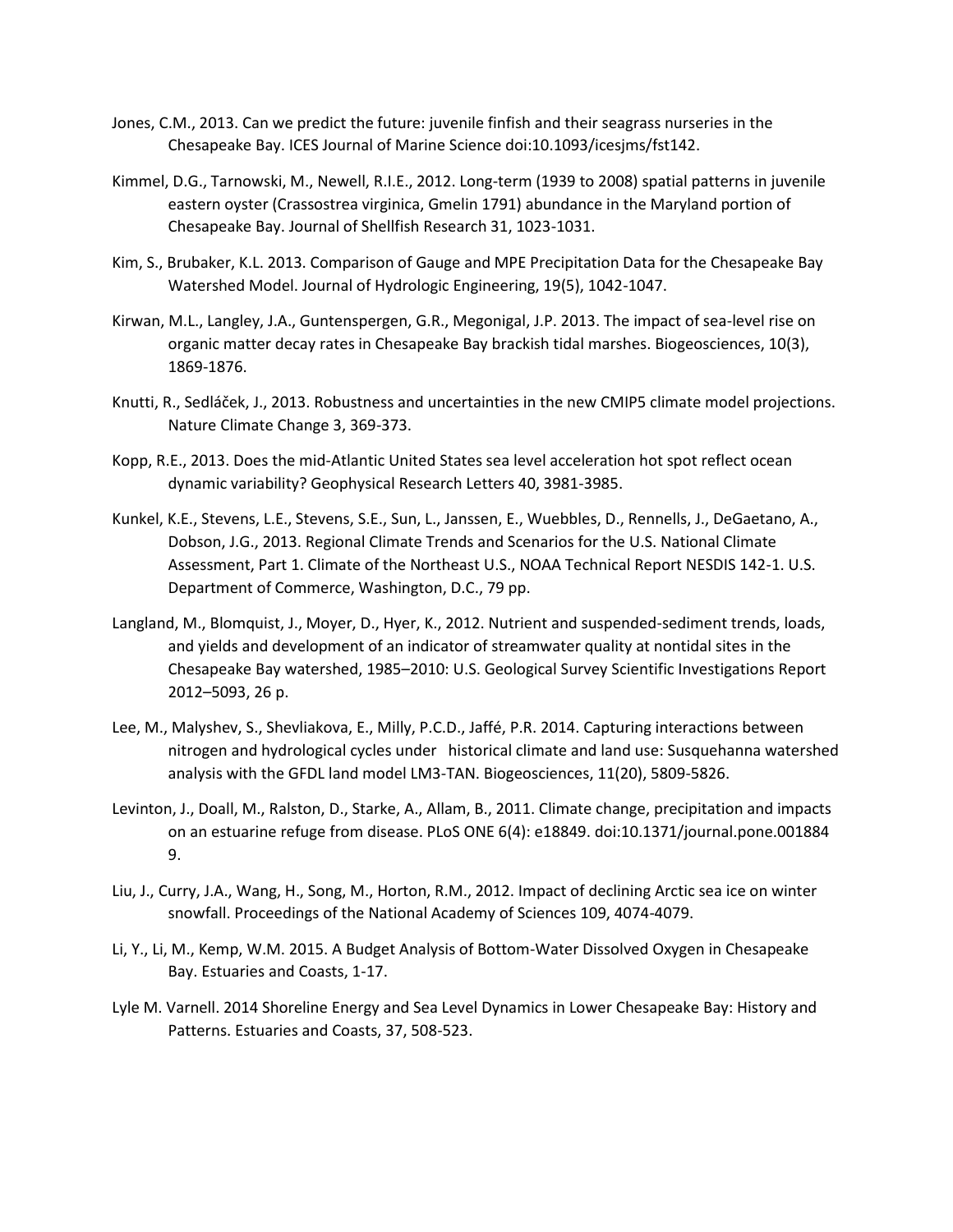- Mearns, L.O., Arritt, R., Biner, S.b., Bukovsky, M.S., McGinnis, S., Sain, S., Caya, D., Correia Jr, J., Flory, D., Gutowski, W., 2012. The North American Regional Climate Change Assessment Program: Overview of Phase I results. Bulletin of the American Meteorological Society 93, 1337-1362.
- Mearns, L.O., Gutowski, W.J., Jones, R., Leung, L.-Y., McGinnis, S., Nunes, A.M.B., Qian, Y., 2009. A regional climate change assessment program for North America. EOS, Transactions of the American Geophysical Union 90, 311-312.
- Moser, S.C., Jeffress Williams, S., Boesch, D.F., 2012. Wicked challenges at land's end: Managing coastal vulnerability under climate change. Annual Review of Environment and Resources 37, 51-78.
- Moss, R.H., Edmonds, J.A., Hibbard, K.A., Manning, M.R., Rose, S.K., van Vuuren, D.P., Carter, T.R., Emori, S., Kainuma, M., Kram, T., Meehl, G.A., Mitchell, J.F.B., Nakicenovic, N., Riahi, K., Smith, S.J., Stouffer, R.J., Thomson, A.M., Weyant, J.P., Wilbanks, T.J., 2010. The next generation of scenarios for climate change research and assessment. Nature 463, 747-756.
- Murphy, R.R., Kemp, W.M., Ball, W.P. 2011. Long-term trends in Chesapeake Bay seasonal hypoxia, stratification, and nutrient loading. Estuaries and Coasts, 34(6), 1293-1309.
- Najjar, R.G., Pyke, C.R., Adams, M.B., Breitburg, D., Hershner, C., Kemp, M., Howarth, R., Mulholland, M., Paolisso, M., Secor, D., Sellner, K., Wardrop, D., Wood, R., 2010. Potential climate-change impacts on the Chesapeake Bay. Estuarine, Coastal and Shelf Science 86, 1-20.
- Nakićenović, N., Swart, R., 2000. Special Report on Emissions Scenarios. A Special Report of Working Group III of the Intergovernmental Panel on Climate Change. Cambridge University Press, Cambridge, United Kingdom and New York, NY, USA, 599 pp.
- Orth, R.J., Williams, M.R., Marion, S., Wilcox, D.J., Carruthers, T.J.B., Moore, K.A., Kemp, W.M., Dennison, W.C., Rybicki, N., Bergstrom, P., Batiuk, R., 2010. Long-term trends in submersed aquatic vegetation (SAV) in Chesapeake Bay, USA,related to water quality. Estuaries and Coasts 33, 1144–1163.
- Paolisso, M., Douglas, E., Enrici, A., Kirshen, P., Watson, C., Ruth, M. 2012. Climate change, justice, and adaptation among African American communities in the Chesapeake Bay region. Weather, Climate, and Society, 4(1), 34-47.
- Rice, K.C., Hirsch, R.M. 2012. Spatial and temporal trends in runoff at long-term streamgages within and near the Chesapeake Bay Watershed: US Geological Survey Scientific Investigations Report 2012-5151, 56 p. pubs. usgs.gov/sir/2012/5151.
- Rice, K.C., Jastram, J.D. 2015. Rising air and stream-water temperatures in Chesapeake Bay region, USA. Climatic Change, 128(1-2), 127-138.
- Sallenger, A.H., Doran, K.S., Howd, P.A., 2012. Hotspot of accelerated sea-level rise on the Atlantic coast of North America. Nature Climate Change 2, 884-888.
- Schaefer, S.C., Alber, M., 2007. Temperature controls a latitudinal gradient in the proportion of watershed nitrogen exported to coastal ecosystems. Biogeochemistry 85, 333-346.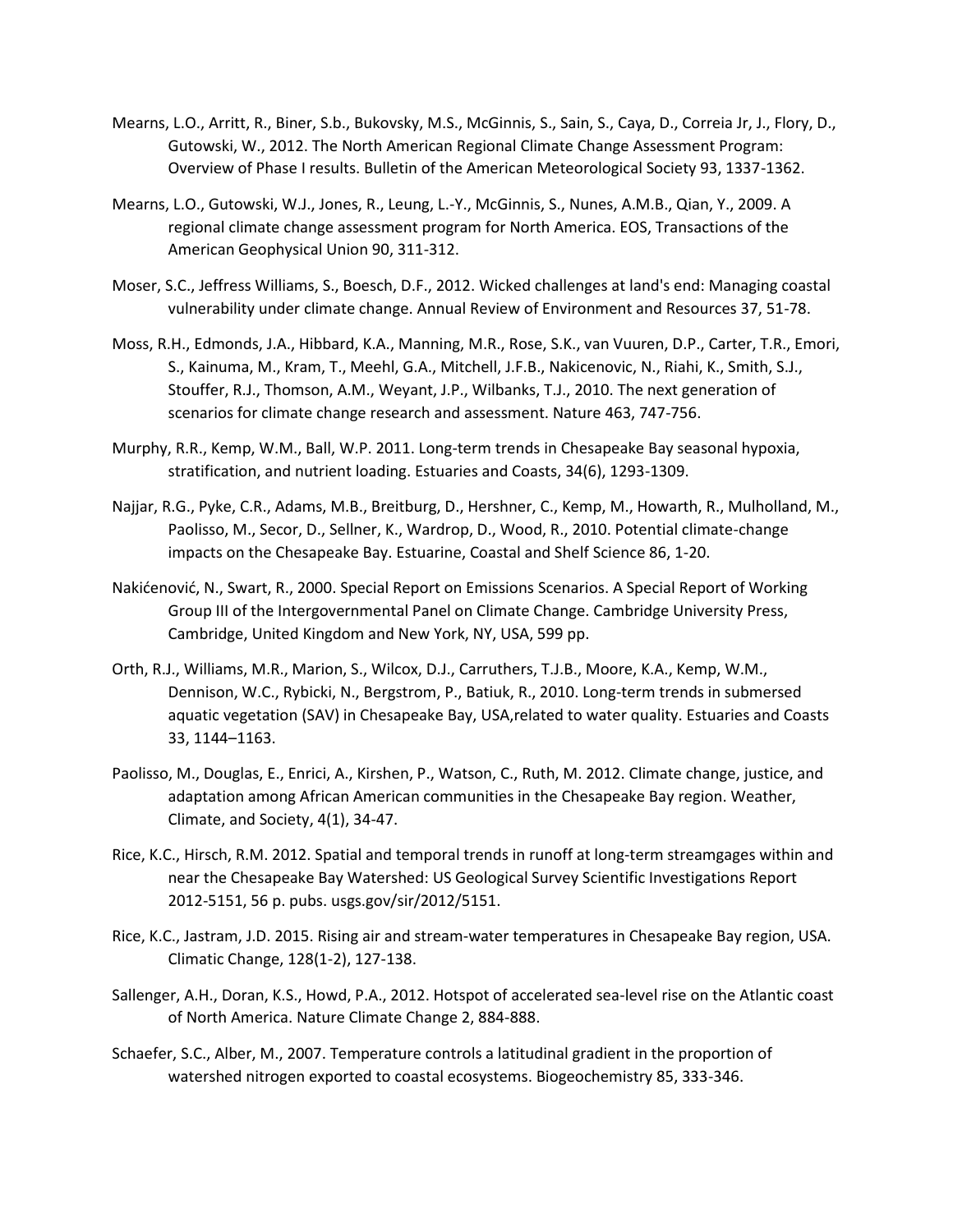- Schewe, J., Heinke, J., Gerten, D., Haddeland, I., Arnell, N.W., Clark, D.B., Dankers, R., Eisner, S., Fekete, B., Colon-Gonzalez, F.J., Gosling, S.N., Kim, H., Liu, X., Masaki, Y., Portmann, F.T., Satoh, Y., Stacke, T., Tang, Q., Wada, Y., Wisser, D., Albrecht, T., Frieler, K., Piontek, F., Warszawski, L., Kabat, P., 2013. Multimodel assessment of water scarcity under climate change. Proceedings of the National Academy of Sciences 111, 3245-3250.
- Screen, J.A., 2014. Arctic amplification decreases temperature variance in northern mid- to highlatitudes. Nature Climate Change 4, 577-582.
- Scully, M.E., 2010a. The importance of climate variability to wind-driven modulation of hypoxia in Chesapeake Bay. Journal of Physical Oceanography 40, 1435-1440.
- Scully, M., 2010b. Wind modulation of dissolved oxygen in Chesapeake Bay. Estuaries and Coasts 33, 1164-1175.
- Shortle, J., Abler, D., Blumsack, S., McDill, M., Najjar, R., Ready, R., Ross, A., Rydzik, M., Wagener, T., Wardrop, D., 2013. Pennsylvania Climate Impacts Assessment Update, Report to the Pennsylvania Department of Environmental Protection. Environment and Natural Resources Institute, The Pennsylvania State University, University Park, Pennsylvania, 155 pp.
- Urquhart, E.A., Hoffman, M.J., Murphy, R.R., Zaitchik, B.F. 2013. Geospatial interpolation of MODISderived salinity and temperature in the Chesapeake Bay. Remote Sensing of Environment, 135, 167-177.
- Urquhart E.A., Zaitchik B.F., Waugh D.W., Guikema S.D., Del Castillo C.E. 2014. Uncertainty in Model Predictions of Vibrio vulnificus Response to Climate Variability and Change: A Chesapeake Bay Case Study. PLoS ONE 9(5): e98256. DOI: 10.1371/journal.pone.0098256
- U.S. Department of Commerce. National Oceanic and Atmospheric Administration. National Ocean Service. 2014 Jun. Sea Level Rise and Nuisance Flood Frequency Changes around the United States. Silver Spring: Center for Operational Oceanographic Products and Services. Technical Report NOS CO-OPS 073. 58. Web. http://tidesandcurrents.noaa.gov/publications/NOAA\_ Technical\_Report\_NOS \_COOPS\_ 073.pdf.
- U.S. EPA, 2013. Watershed Modeling to Assess the Sensitivity of Streamflow, Nutrient, and Sediment Loads to Potential Climate Change and Urban Development in 20 U.S. Watersheds (Final Report), EPA/600/R-12/058F. U.S. Environmental Protection Agency, Washington, DC, 196 pp.
- Van Vuuren, D.P., Edmonds, J., Kainuma, M., Riahi, K., Thomson, A., Hibbard, K., Hurtt, G.C., Kram, T., Krey, V., Lamarque, J.-F., 2011. The representative concentration pathways: an overview. Climatic Change 109, 5-31.
- Vaquer-Sunyer, R., Duarte, C.M., 2011. Temperature effects on oxygen thresholds for hypoxia in marine benthic organisms. Global Change Biology 17, 1788-1797.
- Varnell, L.M., 2014. Shoreline energy and sea level dynamics in Lower Chesapeake Bay: History and patterns. Estuaries and Coasts 37, 508-523.